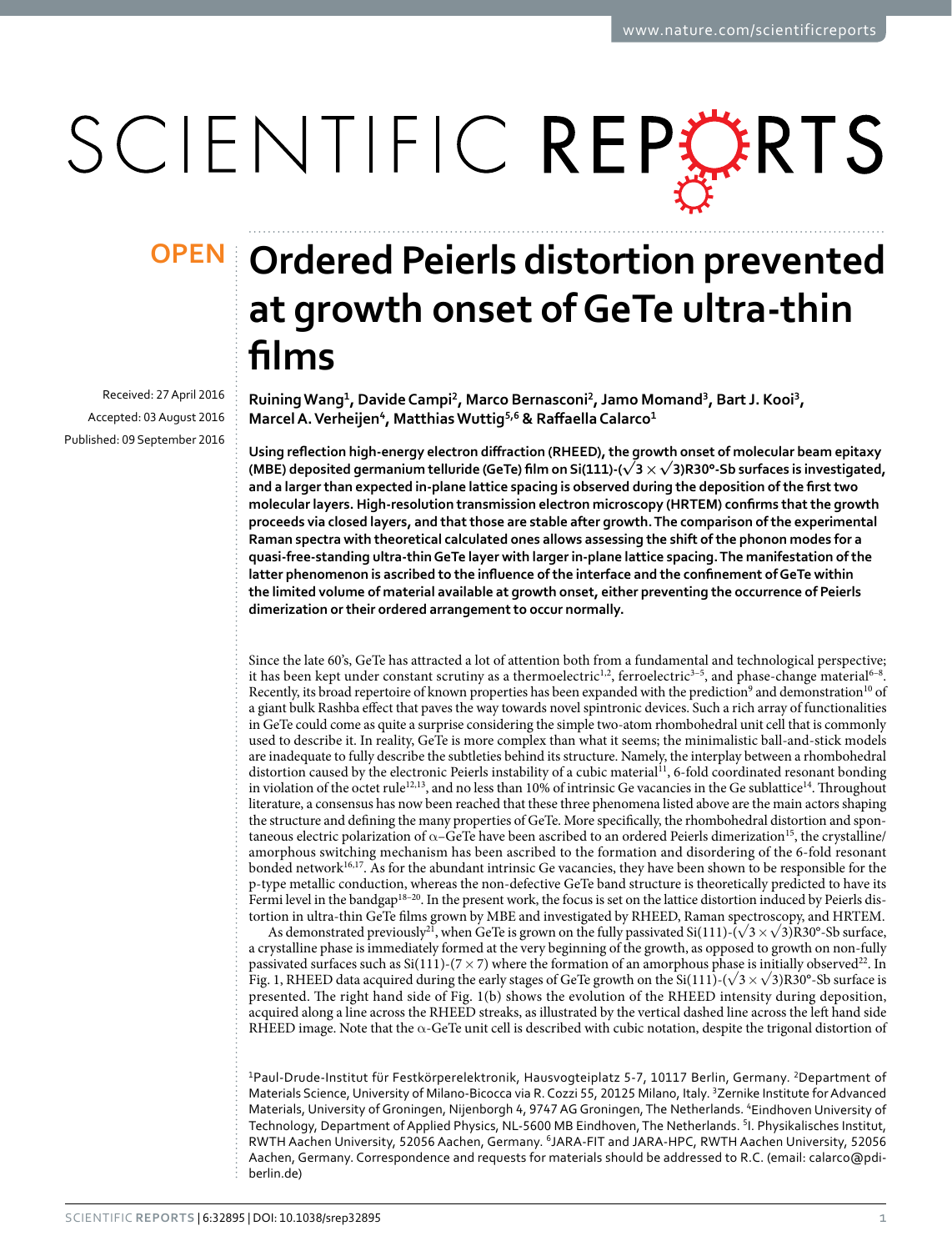

<span id="page-1-0"></span>**Figure 1.** (a) Schematic model of  $\alpha$ –GeTe crystal with periodic stacking of Ge and Te layers in the [111] direction. The (211) lattice planes of interest are highlighted in red. Scale models were created using VESTA software<sup>[23](#page-6-14)</sup>. (**b**) RHEED intensity over time acquired along red dashed line across the  $\langle 211 \rangle$  azimuth RHEED pattern. (**c**) Integrated specular beam intensity oscillations close to growth onset demonstrating the formation of closed layers. (**d**) {211} lattice planes spacing calculated from RHEED streak spacing showing a larger inplane spacing with respect to  $\alpha$ -GeTe during the first 200 seconds of growth.

the cubic rocksalt structure in the GeTe(111) direction. The data presented here is acquired along the  $Si<\overline{1}10>$ azimuth, measuring the d-spacing between  $\{211\}$  planes, as depicted in (a).

As soon as the deposition starts, at  $t = 0$  s, new streaks appear immediately, while the streaks corresponding to the silicon substrate disappear within the first 10 seconds. Intensity oscillations can be measured by integrating the intensity of the specular beam as shown in [Fig. 1\(c\).](#page-1-0) Following an abrupt decrease of intensity due to a transient change of surface conditions, a first minimum is found at  $t = 50$  s, a maximum at  $t = 110$  s, and a second maximum at  $t = 190$  s. In a simplified model, these oscillations can be explained by a change in diffuse scatter-ing caused by the increase and decrease of island step edges perimeter as the coverage increases<sup>[24](#page-6-13)</sup>. The period of RHEED oscillations can therefore be used as a measurement of the growth rate, which is estimated at about one GeTe bilayer (BL) per 100 seconds (1 GeTe BL = 0.35 nm). A rapid damping of the RHEED oscillations is observed after two oscillations, showing that the layer by layer growth process is imperfect, additional layers nucleate and coalesce at the same time, before the full completion of the layers below.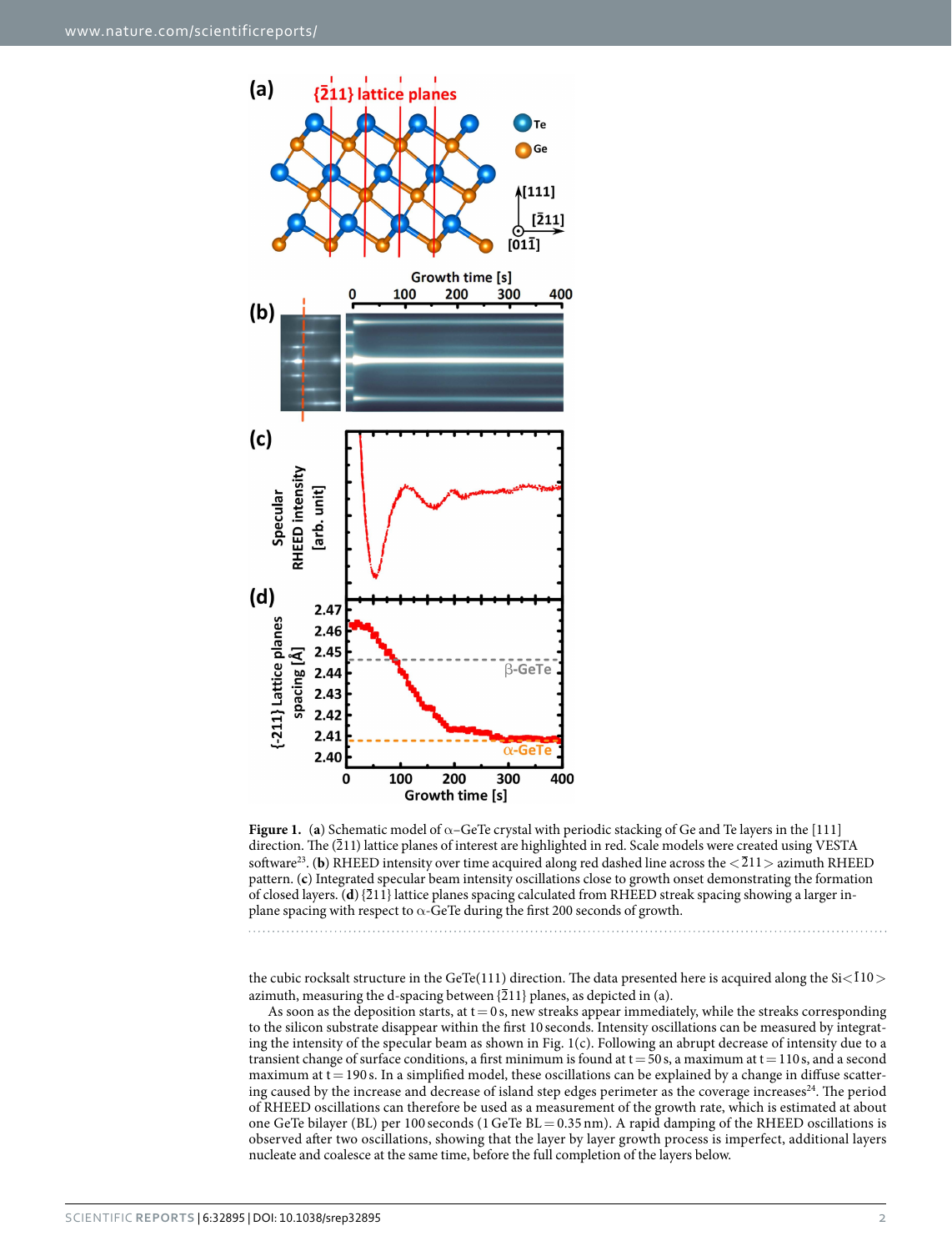The lattice spacing in the freshly deposited film can be calculated from the measured RHEED streak spacing, using the known lattice spacing of the silicon substrate as a reference. The evolution of the lattice spacing during growth is reported in [Fig. 1\(d\)](#page-1-0). Immediately at growth onset, a  $\{211\}$  lattice plane spacing of 2.46 Å is measured, which is larger than the expected value of 2.41 Å for bulk rhombohedrally distorted  $\alpha$ -GeTe (orange dashed line)<sup>25</sup>. This larger lattice spacing found at growth onset cannot be explained by an ordinary mismatch relaxation process, because relaxation would occur from the much smaller lattice spacing of the silicon substrate (2.22Å). A comparison with literature shows that this initial value matches better with the cubic phase of  $\beta$ -GeTe at 2.446Å as high-lighted by a grey horizontal dashed line in [Fig. 1\(d\)](#page-1-0)<sup>[25](#page-6-15)</sup>, or with metastable rocksalt Ge<sub>2</sub>Sb<sub>2</sub>Te<sub>5</sub> (GST225) at 2.46 Å<sup>26</sup>, In any case, growth seems to be initiated with the formation of a phase different than the intended  $\alpha$ -GeTe. Synchronized with the first minimum in RHEED intensity at  $t=50$  s, the lattice spacing then starts to drop, until the expected value for  $\alpha$ -GeTe is reached around t = 200 s, with the completion of the second GeTe BL. The possibility for this phenomenon to be a kinetic effect is also ruled out by performing a similar growth experiment with a reduced growth rate. The exact same changes were observed, but at a slower rate. Details for this slower growth are presented in the Supplementary Information along with Figure S1. Furthermore, the same experiment is repeated in order to monitor the RHEED pattern of the other in-plane orthogonal  $\{10\}$  lattice planes (not shown here). The same behaviour is observed, with an initial lattice spacing 2.2% larger, that shrinks back to the expected value for  $\alpha$ -GeTe within the first 200 s of growth.

Finally, another point that should be addressed at this point is the apparent discrepancy between the growth rate calculated from RHEED intensity oscillation and the rapid fading of the substrate RHEED streaks upon deposition. This is a particularly important matter in the present case because the substrate Si(111)-( $\sqrt{3} \times \sqrt{3}$ )R30° -Sb reconstruction is a fully passivated surface, that is not expected to be lost upon deposition. It would therefore be reasonable to suppose the starting surface to be visible by RHEED until the completion of the very first GeTe layer. However, the optimal growth window utilized in these experiments involves high Te fluxes and high substrate temperature, as described in the methods section. This means that the film is grown in a regime where the whole surface is subjected to an important exchange of adsorbing and desorbing Te and GeTe. Meanwhile, the coverage of the coalescing crystalline GeTe islands is only increasing slowly. The rapid accumulation of this gaseous layer could be the reason why substrate streaks seem to fade so prematurely.

To further investigate the growth onset of GeTe on the Si(111)-( $\sqrt{3} \times \sqrt{3}$ )R30°-Sb surface, very thin films of a few atomic layers were grown with nominal thicknesses of 0.5, 1, 2, 4, 6, 8, and 16 BLs. Until each growth is interrupted, the larger in-plane lattice spacing on the Sb terminated surface was consistently observed, testifying the reproducibility of this phenomenon. Moreover, as the growth is interrupted, the RHEED image is frozen and does not change further after the deposition is stopped, demonstrating the stability of these thin layers, and further showing that the phenomenon observed is not a kinetic effect.

TEM ([Fig. 2](#page-3-0)) is performed on the GeTe film with 1 BL nominal thickness to corroborate the RHEED data. Already from a low resolution TEM ([Fig. 2a](#page-3-0)), the film can be recognized by the strong dark line generated by the contrast in density between the film and the substrate. This micrograph demonstrates that the film is fully wetting at this stage, as expected from the complete disappearance of the silicon RHEED streaks upon growth. This demonstrates the capability of creating ultra-thin crystalline and wetting GeTe layers using MBE. Precautions should be taken in the interpretation of this first micrograph, as the thickness of the layer does not equate the thickness of the dark features it generated. A higher resolution micrograph along the  $Si < 211$  direction ([Fig. 2b\)](#page-3-0) reveals that there is crystalline order within the film, as it will be further demonstrated by Raman measurements. There is also evidence for the imperfect layer by layer growth, with the nucleation and coalescence of several molecular layers at the same time, causing the rapid dampening of the RHEED intensity oscillations. It is important to highlight that each sample is capped with 10 nm of  $Si<sub>3</sub>N<sub>4</sub>$  prior to extraction from the MBE system, to protect the ultrathin films from oxidation. While it is difficult to assess the exact effect of the capping on such an ultrathin film, crystalline order could still be observed, therefore we may assume it did not drastically alter the material.

Raman spectroscopy is then performed on each of these GeTe films, the measurements are acquired in z(y,xy)-z geometry with a 633 nm laser and shown in [Fig. 3](#page-4-0). The features at 225 cm $^{-1}$  and 300 cm $^{-1}$  respectively, which are visible in the silicon reference spectrum, correspond to the second order scattering by transverse acoustic phonon modes 2TA(L) and 2TA(X) of silicon (highlighted by grey arrows)<sup>27</sup>. With increasing thickness of the GeTe film, these modes from the silicon substrate become less intense. Except from those modes, only a weak and broad feature can be measured at 150 cm<sup>-1</sup> in the two thinnest samples. This only Raman feature is not related to the GeTe film, but originates from the ultra-thin Sb layer passivating the surface<sup>[28](#page-6-18)</sup>. In stark contrast, two much clearer features can be resolved for the thicker samples. While they are clearly evidenced in the 4 BL sample, fitting by three Gaussian functions reveal that these modes are also present in the 2 BL sample as well, as shown in the magnified plot of Figure S2 in Supplementary Information. Both peaks identified as the (E) and (A<sub>1</sub>) modes of GeTe<sup>29</sup> at 80 cm<sup>-1</sup> and 120 cm<sup>-1</sup> respectively are subjected to a thickness related mode strengthening similar to what has been observed for GeTe nanocrystals of increasing size<sup>[30](#page-6-20)</sup>. The extent of the shift is plotted in [Fig. 3\(b\)](#page-4-0). This clear difference between the spectra for samples below and above 4 BL could be explained by a lack of rhombohedral distortion and a suppression of Peierls distortions in the thinner samples. Indeed, the undistorted GeTe crystal tends toward a cubic rocksalt structure, in which case no first order Raman modes are expected<sup>[29,](#page-6-19)31</sup>.

Because of the involvement of Sb in the surface preparation, intermixing with GeTe into GST has to be assessed as a potential cause for the larger lattice spacing observed at growth onset. It should be also noted that in the Raman spectrum of the 4BL sample shown in [Fig. 3\(a\),](#page-4-0) the peaks at 110 cm<sup>-1</sup> and 155 cm<sup>-1</sup> coincide with the Raman spectrum of metastable GS[T32.](#page-6-22) To this effect, preliminary STEM micrographs in HAADF mode are shown in Figure S3 in the supplementary section. Ongoing efforts are invested in imaging these ultra-thin GeTe layers that are easily altered during preparation, or just over time due to oxidation<sup>[33,](#page-6-23)34</sup>. Nevertheless, current results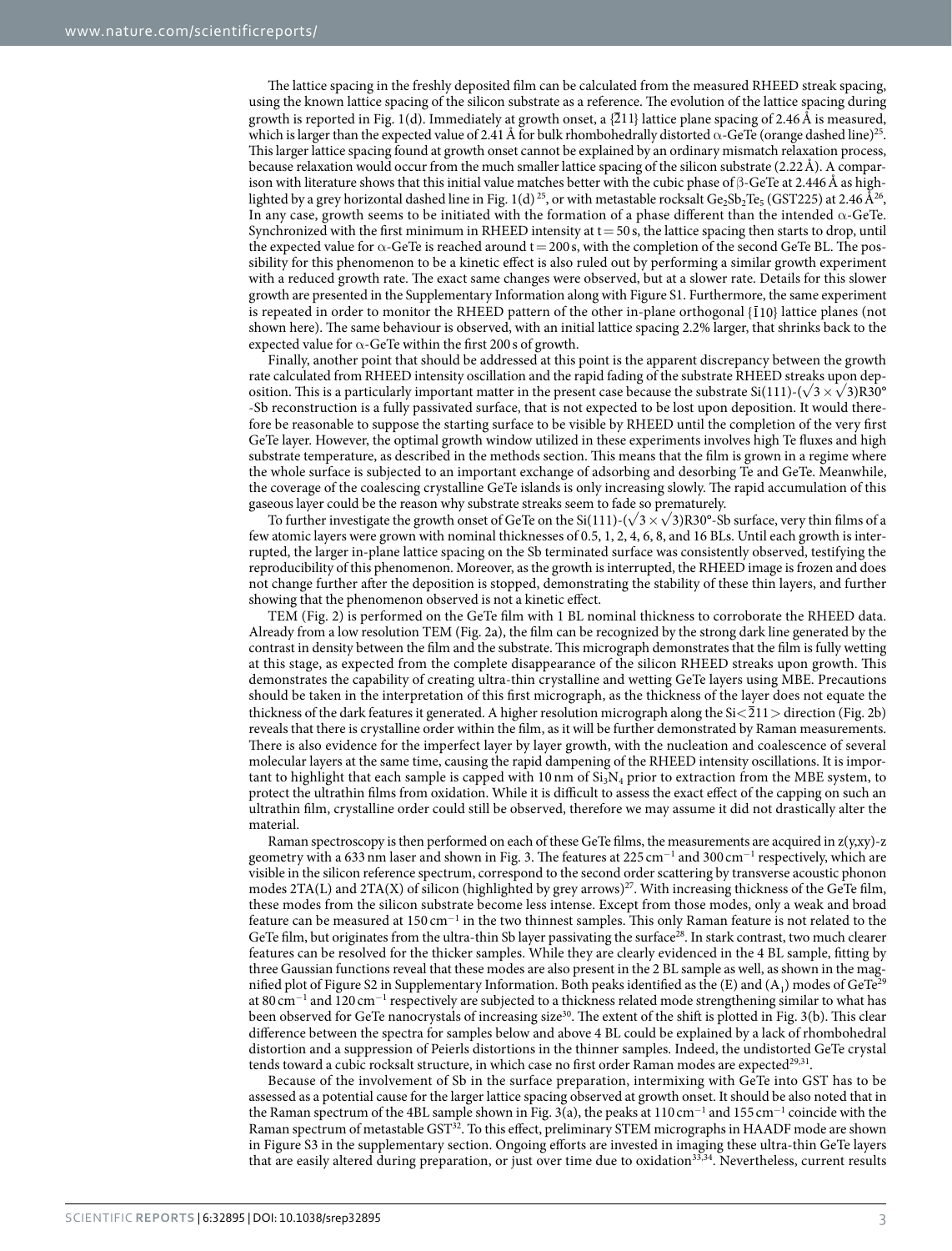

<span id="page-3-0"></span>**Figure 2.** (a) Low resolution TEM micrograph of a nominal 1 BL thick GeTe film grown on Si(111)-( $\sqrt{3} \times \sqrt{3}$ ) R30°-Sb. (**b**) Cross-section HRTEM along Si(211) on the same sample as in (**a**). These micrographs show that GeTe forms a crystalline and wetting film. The simultaneous coalescence of more than one layer at the same time is also observed.

already show a strong bright line laying at the interface, demonstrating that the initial Sb-passivation is vastly left intact. Indeed, these Sb atoms are covalently bound to the silicon surface<sup>35</sup>, breaking these covalent bonds is expected to be energetically very expensive. For instance, the stability of this surface passivation can be appraised by considering that the substrate needs to be heated to 650–880 °C in order to fully desorb the monolayer of Sb absorbed on the Si substrate<sup>36</sup>. Therefore, also for the formation of an energetically favourable GST compound, a high barrier needs to be overcome. For instance, it has been previously shown that this Sb passivation is able to retain its stability, even after annealing at 400 °C in direct contact with an environment rich in Ge, Sb, and Te<sup>37</sup>.

Furthermore, if Sb atoms are removed and silicon bonds are somehow left unpassivated, growth of GeTe could be expected to yield in-plane twist domains, as it has been shown for GeTe grown on a partially unpassivated surface such as  $Si(111)-(7\times7)^{22}$ . This reconstruction leaves 19 dangling bonds per unit cell of 49 surface atoms, which means that 39% of the upward bonds are left unpassivated<sup>38</sup>. Because no pronounced in-plane twist domains are observed when growing GeTe on the Sb passivated surface<sup>[21](#page-6-11)</sup>, it suggests that the surface remains widely passivated.

As the formation of a GST phase is ruled out, the shift of the Raman peaks should be carefully explained. To this end, we computed phonons at the Γ-point of GeTe multilayers by means of Density Functional Perturbation Theory (DFPT)<sup>39</sup>. Due to the mismatch in the lattice parameter between GeTe and the  $Si(111)$  surface, the commensurate surface cell of GeTe multilayers grown on Si(111)-( $\sqrt{3} \times \sqrt{3}$ )R30°-Sb<sup>21</sup> is too large to be addressed by DFPT methods. Therefore, in order to model the growth of GeTe multilayers on the Sb-passivated Si surface we actually considered a thick slab of GeTe with a number of layers free to move and few bottom layers frozen mimicking the surface substrate. The in-plane lattice parameter is fixed to the theoretical bulk value. For the thinner multilayers we also considered the in-plane lattice parameters fixed to the experimental value as measured during the MBE growth. The position of the Raman peaks calculated theoretically for the bulk at zero temperature with a concentration of holes comparable with experiments<sup>40</sup> are at  $84 \text{ cm}^{-1}$  and  $130 \text{ cm}^{-1}$ . Those values are plotted in [Fig. 3\(b\)](#page-4-0) with empty symbols. The agreement with experiments is good taking into account that at room temper-ature we expect a red shift of the frequency computed at zero temperature<sup>[29](#page-6-19)</sup>. The interface with the capping layer is also not taken into account in the simulation, and might contribute to the shift of the modes as well.

The DFPT Raman spectrum in backscattering configuration for non-polarized light is reported in [Fig. 3\(c\)](#page-4-0) for the supported 4 BL (open symbols). The displacement patterns of the modes mostly contributing to the peak at 120 and 164 cm<sup>−</sup><sup>1</sup> are given in of [Fig. 3\(d\).](#page-4-0) The spectrum compares well with the experimental spectrum once the redshift due to temperature, not included in our calculations, is considered. Then we considered configurations in which the free layers are shifted in the surface plane with respect to the bottom frozen layers (AB–AB–CA–BC–) in order to destroy the resonant bonding and reduce the coupling between the free layers and the frozen substrate. The effect on phonon frequency for the 4 BL is actually marginal  $(<$ 2 cm<sup>-1</sup>).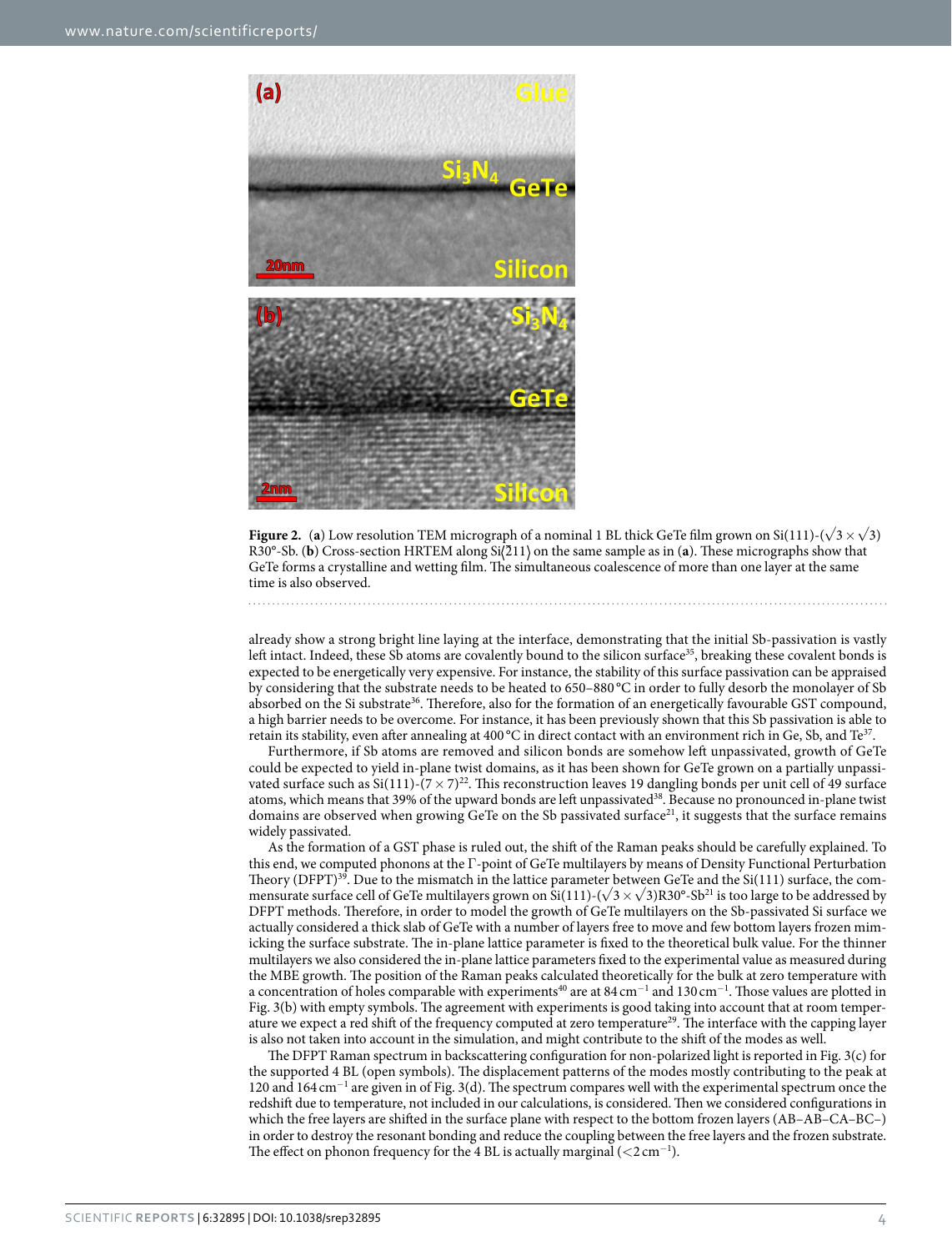

<span id="page-4-0"></span>**Figure 3.** (**a**) Raman spectra acquired on GeTe samples of increasing thickness of 0.5, 1, 2, 4, 6, 8. 16 BLs grown on Si(111)-( $\sqrt{3} \times \sqrt{3}$ )R30°-Sb. Measurements on a silicon reference and a thicker 60 nm GeTe film are shown as a comparison. (**b**) GeTe  $(A_1)$  and  $(E)$  mode strengthening with decreasing film thickness, calculated values for 4 BL and bulk are plotted with open symbols for comparison. (**c**) Raman spectrum acquired on 4 BL GeTe sample grown on Si(111)-( $\sqrt{3}\times\sqrt{3}$ )R30°-Sb (line) compared with an analogous spectrum calculated by DFT at 0K (dashed line). GeTe (A1) and (E) modes are visible. (**d**) Displacement patterns for the two active Raman modes (E left,  $A_1$  right) of the 4 BL supported on the bulk.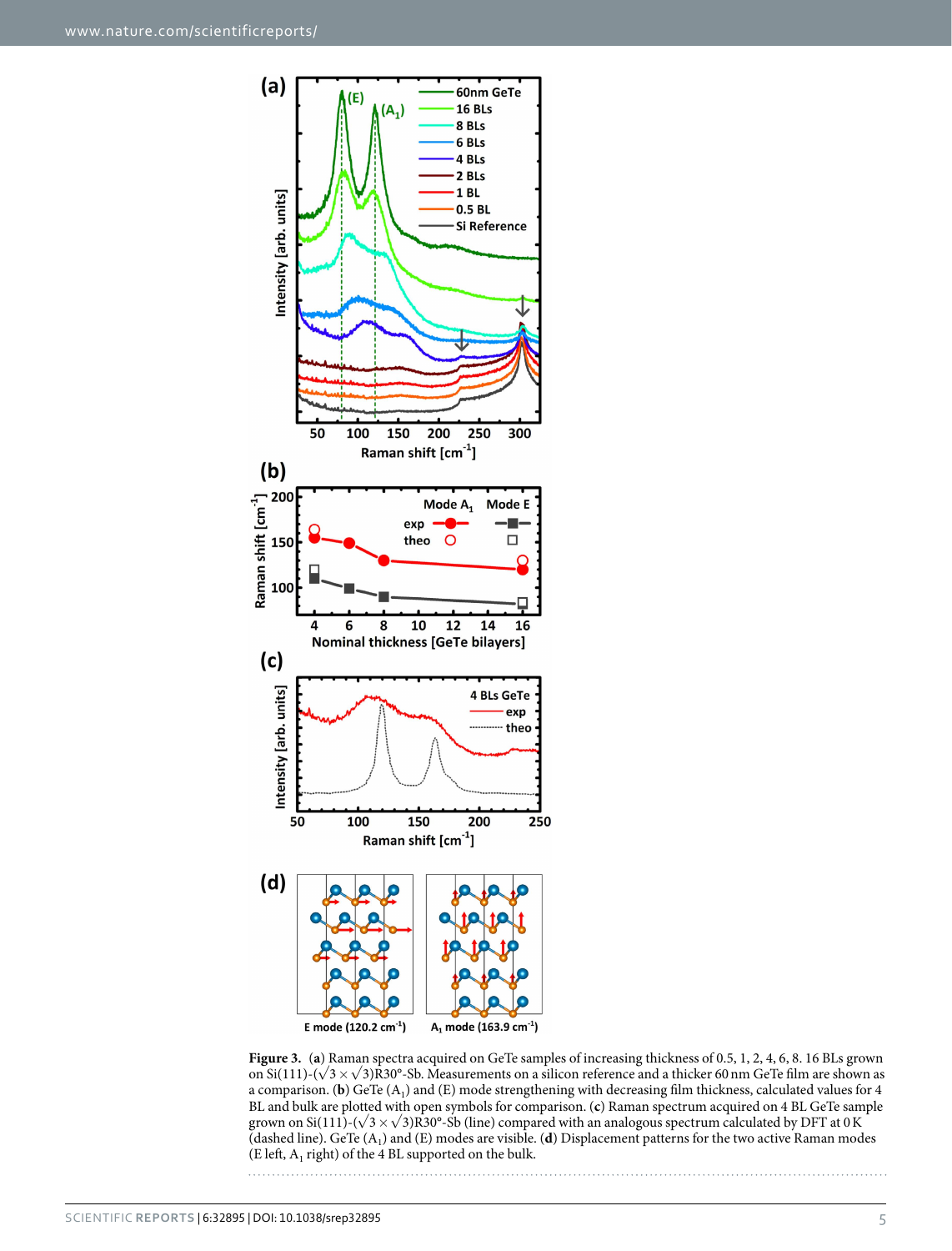On the other hand, the frequency of the  $A_1$  and E modes for the supported 1 BL and 2 BL are in the range 136–140 cm<sup>-1</sup> and 184–195 cm<sup>-1</sup> with variations depending on the choice of the in-plane lattice parameters (experimental or bulk-like) and the stacking of the frozen layers with respect to the free ones; modes in these latter frequency ranges have no experimental counterpart in the Raman spectrum. Thus the DFPT results corroborate the observation of the formation at growth onset of a phase different than  $\alpha$ -GeTe which turns into the  $\alpha$  phase.

Dispelling a common misconception, Gaspard *et al.* have predicted that crystalline periodicity is not necessary for Peierls distortions to occur<sup>11</sup>, the most convincing evidence supporting this claim is that Peierls distortions were observed in liquid GeTe close to the melting point<sup>41</sup>. Therefore the lack of out-of-plane long range periodicity in a very thin GeTe film should *a priori* not inhibit Peierls distortions, but the unusual boundary conditions with the presence of the interfaces with substrate and capping layer could still prevent Peierls distortions from being expressed normally. And even if Peierls distortions do occur, a high degree of ordering of the short and long bonds is needed in order to observe a net deformation of the overall crystal structure. If short and long bonds are disorderly distributed, the crystal will be seen as being cubic in average. From a theoretical standpoint, Gaspard *et al.* have also predicted that the ordering of the bonds was energetically favorable in the idealized case<sup>11</sup>. But experimental data shows that these bonds can be found in a disordered configuration: For instance, the initial belief that the rhombohedral to cubic transition from  $\alpha$ –GeTe to  $\beta$ –GeTe was purely of a displacive nature<sup>25</sup> has been more recently challenged<sup>[42](#page-6-32)</sup>. The more recent extended X-ray absorption fine structure data could only be conciliated with the previous X-ray diffraction (XRD) data using an order-disorder transition model. A similar interpretation was also given by Biquard *et al.* in the case of nitrogen and carbon doping into GeTe, which would cause the loss of ordering of the Ge–Te bonds, such that the XRD spectrum would seem to correspond to a cubic structure by an averaging effect<sup>43</sup>. In the present case, because of the influence of the interface and surface, a certain degree of disorder in the bonding could be induced in the very thin films, making the in-plane lattice spacing larger in average. Then, as the growth continues, these bonds with the completion of the second GeTe BL have the chance to reorganize towards the more favorable ordered configuration.

To conclude, an in-plane lattice spacing larger than expected when depositing GeTe on Si(111)-( $\sqrt{3} \times \sqrt{3}$ )-Sb was observed. The non-viability of Peierls distortions or the lack of their coherent ordering are designated as the fundamental physical mechanism responsible for the apparent larger in-plane lattice spacing in such ultra-thin films. If Peierls distortions cannot be fully manifested in an orderly fashion within the constrained volume at growth onset, the GeTe crystal may only acquire its ferroelectric properties as growth proceeds, once the bonds are Peierls-dimerized and ordered into layers. Considering the peculiar link between ferroelectricity and giant Rashba spin splitting in this material[9,](#page-6-1)[10,](#page-6-2) this could translate into a thickness dependence of the Rashba effect, analogous to the thickness dependence of topological insulator properties of ultra-thin  $Bi_2Se_3^{44}$ . For scaling purposes, this suggests that special care should be taken in the selection of the bottom electrode, as the interface will play a decisive role for the ferroelectric properties of the ultra-thin film.

#### **Methods**

All the substrates are cleaned using the methods described in Wang *et al.*[21](#page-6-11). The preparation of the Si(111)-  $(\sqrt{3} \times \sqrt{3})$  R30-Sb surface is also described in the cited publication. The growth itself is performed at a substrate temperature of 260 °C, using Ge and Te dual-filament effusion cells with base and tip temperature of  $T_{\text{base}}(Ge) = 1120 \text{ °C}$  and  $T_{\text{tip}}(Ge) = 1140 \text{ °C}$  for the Ge cell,  $T_{\text{base}}(Te) = 335 \text{ °C}$  and  $T_{\text{tip}}(Te) = 470 \text{ °C}$  for the Te cell. The cell fluxes are beforehand calibrated by performing X-ray reflectivity measurements on amorphous Ge and Te films grown at room temperature (RT). The cell temperatures used presently correspond to RT deposition rates of 0.17 nm/min for Ge and 0.4 nm/min for Te, resulting in a Ge/Te flux ratio of  $\sim$ 2/5. It has to be noted that RT deposition rates and growth rate differ greatly because GeTe desorption is highly relevant at the deposition temperatur[e45](#page-6-35). At the end of the growth, the sample is cooled down to room temperature, and prior to its removal from the MBE system, the sample is capped with  $10-15$  nm of  $Si<sub>3</sub>N<sub>4</sub>$  by radio-frequency sputtering in the MBE load-lock chamber in order to prevent oxidation.

Cross-sectional TEM specimen were prepared along Si<110> or < 211> crystallographic directions by mechanical polishing, dimple grinding and low-voltage Ar<sup>+</sup> ion milling for final thinning using a Gatan PIPS II. TEM measurements were carried out on a JEOL 2010F and a JEOL 2010 and preliminary STEM measurements were carried out on a JEOL ARM200F. Calibration of images is typically performed on the basis of the Si(111) interplanar distance (0.3135nm). Image analysis was carried out using GMS software.

Calculations were performed within the framework of density functional theory (DFT) with exchange and correlation energy functional proposed by Perdew-Becke-Ernzerhof<sup>[46](#page-6-36)</sup> and norm conserving pseudopotentials, as implemented in the *Quantum-Espresso* suit[e47.](#page-6-37) Only outermost s and p electrons were considered in the valence. Kohn-Sham orbitals were expanded in a plane waves basis up to a kinetic cutoff of 35 Ry. Brillouin Zone integration was performed over a  $12 \times 12 \times 1$  Monkhorst-Pack mesh<sup>48</sup>. Additional details are provided in the Supplementary Information section.

#### **References**

- <span id="page-5-0"></span>1. Wood, C. Materials for thermoelectric energy conversion. *Reports Prog. Phys*. **51,** 459–539 (1999).
- <span id="page-5-1"></span>2. Wu, D. *et al.* Origin of the high performance in GeTe-based thermoelectric materials upon Bi2Te3 doping. *J. Am. Chem. Soc.* **136,** 11412–11419 (2014).
- <span id="page-5-2"></span>3. Gervacio-Arciniega, J. J., Prokhorov, E., Espinoza-Beltran, F. J. & Trapaga, G. Characterization of local piezoelectric behavior of ferroelectric GeTe and Ge<sub>2</sub>Sb<sub>2</sub>Te<sub>5</sub> thin films. *J. Appl. Phys.* **112**, 052018 (2012).
- 4. Polking, M. J. *et al.* Ferroelectric order in individual nanometre-scale crystals. *Nat. Mater.* **11,** 700–709 (2012).
- 5. Kolobov, A. V. *et al.* Ferroelectric switching in epitaxial GeTe films. *APL Mater.* **2,** 066101 (2014).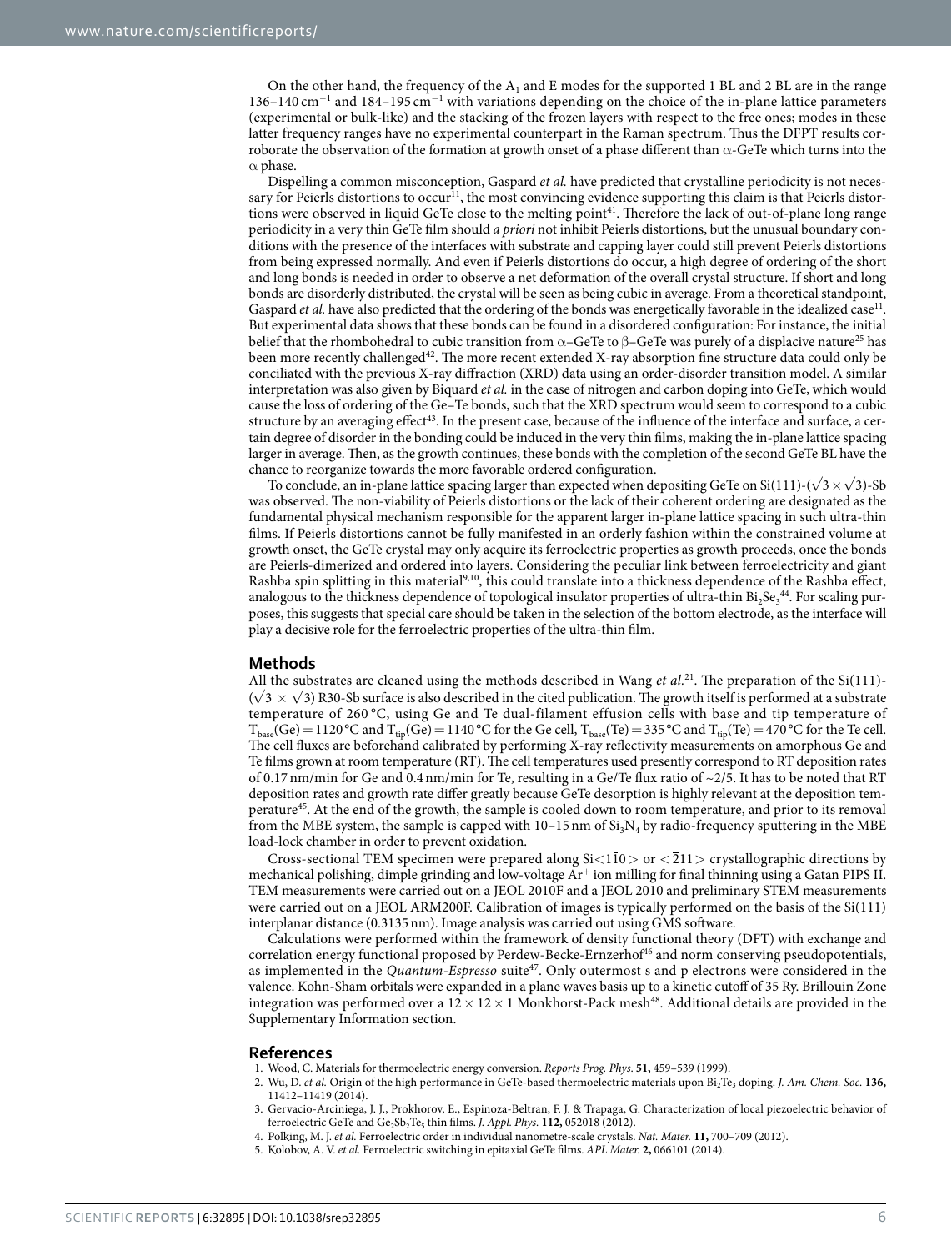- <span id="page-6-0"></span>6. Kolobov, A. V. *et al.* Why Phase-Change Media Are Fast and Stable: A New Approach to an Old Problem. *Jpn. J. Appl. Phys.* **44,** 3345–3349 (2005).
- 7. Raoux, S., Cheng, H.-Y., Caldwell, M. A. & Wong, H.-S. P. Crystallization times of Ge–Te phase change materials as a function of composition. *Appl. Phys. Lett.* **95,** 71910 (2009).
- <span id="page-6-1"></span>8. Bruns, G. *et al.* Nanosecond switching in GeTe phase change memory cells. *Appl. Phys. Lett.* **95,** 043108 (2009).
- 9. Di Sante, D., Barone, P., Bertacco, R. & Picozzi, S. Electric control of the giant Rashba effect in bulk GeTe. *Adv. Mater.* **25,** 509–513  $(2013)$
- <span id="page-6-2"></span>10. Liebmann, M. *et al.* Giant Rashba-Type Spin Splitting in Ferroelectric GeTe(111). *Adv. Mater.* **28,** 56w0–565 (2016).
- <span id="page-6-3"></span>11. Gaspard, J.-P., Pellegatti, A., Marinelli, F. & Bichara, C. Peierls instabilities in covalent structures I. Electronic structure, cohesion and the  $Z=8$  - N rule. *Philos. Mag. Part B* 77, 727–744 (1998).
- <span id="page-6-4"></span>12. Shportko, K. *et al.* Resonant bonding in crystalline phase-change materials. *Nat. Mater.* **7,** 653–658 (2008).
- <span id="page-6-5"></span>13. Lucovsky, G. & White, R. M. R. Effects of Resonance Bonding on the Properties of Crystalline and Amorphous Semiconductors. *Phys. Rev. B* **8,** 660 (1973).
- <span id="page-6-6"></span>14. Kolobov, A. V., Tominaga, J., Fons, P. & Uruga, T. Local structure of crystallized GeTe films. *Appl. Phys. Lett.* **82,** 382 (2003).
- <span id="page-6-7"></span>15. Lencer, D. *et al.* A map for phase-change materials. *Nat. Mater.* **7,** 972–977 (2008).
- <span id="page-6-8"></span>16. Huang, B. & Robertson, J. Bonding origin of optical contrast in phase-change memory materials. *Phys. Rev. B* **81,** 1–4 (2010).
- <span id="page-6-9"></span>17. Kolobov, A. V., Fons, P., Tominaga, J. & Hase, M. Excitation-Assisted Disordering of GeTe and Related Solids with Resonant Bonding. *J. Phys. Chem. C* **118,** 10248–10253 (2014).
- <span id="page-6-10"></span>18. Lewis, J. E. Band Structure and Nature of Lattice Defects in GeTe from Analysis of Electrical Properties. *Phys. Status Solidi* **35,** 737–745 (1969).
- 19. Edwards, A. *et al.* Electronic structure of intrinsic defects in crystalline germanium telluride. *Phys. Rev. B* **73** (2006).
- 20. Wuttig, M. *et al.* The role of vacancies and local distortions in the design of new phase-change materials. *Nat. Mater.* **6,** 122–128 (2007).
- <span id="page-6-11"></span>21. Wang, R. *et al.* Toward Truly Single Crystalline GeTe Films: The Relevance of the Substrate Surface. *J. Phys. Chem. C* **118,** 29724–29730 (2014).
- <span id="page-6-12"></span>22. Giussani, A. *et al.* On the epitaxy of germanium telluride thin films on silicon substrates. *Phys. Status Solidi* **249,** 1939–1944 (2012).
- <span id="page-6-14"></span>23. Momma, K. & Izumi, F. VESTA 3 for three-dimensional visualization of crystal, volumetric and morphology data. *J. Appl. Crystallogr*. **44,** 1272–1276 (2011).
- <span id="page-6-13"></span>24. Neave, J. H., Joyce, B. A., Dobson, P. J. & Norton, N. Dynamics of film growth of GaAs by MBE from Rheed observations. *Appl. Phys. A Solids Surfaces* **31,** 1–8 (1983).
- <span id="page-6-15"></span>25. Chattopadhyay, T., Boucherle, J. & Vonschnering, H. Neutron diffraction study on the structural phase transition in GeTe. *J. Phys. C Solid State Phys*. **20,** 1431 (1987).
- <span id="page-6-16"></span>26. Matsunaga, T., Yamada, N. & Kubota, Y. Structures of stable and metastable Ge<sub>2</sub>Sb<sub>2</sub>Te<sub>5</sub>, an intermetallic compound in GeTe-Sb<sub>2</sub>Te<sub>3</sub> pseudobinary systems. *Acta Crystallogr. B.* **60,** 685–691 (2004).
- <span id="page-6-17"></span>27. Uchinokura, K., Sekine, T. & Matsuura, E. Critical-point analysis of the two-phonon Raman spectrum of silicon. *J. Phys. Chem. Solids* **35,** 171–180 (1974).
- <span id="page-6-18"></span>28. Hünermann, M. *et al.* Characterization of UHV prepared Sb overlayers on (110) surfaces of III–V semiconductors. *Surf. Sci.* **189–190,** 322–330 (1987).
- <span id="page-6-19"></span>29. Steigmeier, E. F. & Harbeke, G. Soft phonon mode and ferroelectricity in GeTe. *Solid State Commun*. **8,** 1275–1279 (1970).
- <span id="page-6-20"></span>30. Polking, M. J. *et al.* Size-Dependent Polar Ordering in Colloidal GeTe Nanocrystals. *Nano Lett.* **11,** 1147–1152 (2011).
- <span id="page-6-21"></span>31. Loudon, R. The Raman effect in crystals. *Adv. Phys.* **13,** 423–482 (1964).
- <span id="page-6-22"></span>32. Němec, P. *et al.* Amorphous and crystallized Ge–Sb–Te thin films deposited by pulsed laser: Local structure using Raman scattering spectroscopy. *Mater. Chem. Phys.* **136,** 935–941 (2012).
- <span id="page-6-23"></span>33. Gourvest, E. *et al.* Impact of Oxidation on Ge2Sb2Te5 and GeTe Phase-Change Properties. *J. Electrochem. Soc.* **159,** H373 (2012).
- <span id="page-6-24"></span>34. Yashina, L. V., Kobeleva, S. P., Shatalova, T. B., Zlomanov, V. P. & Shtanov, V. I. XPS study of fresh and oxidized GeTe and (Ge,Sn)Te surface. *Solid State Ionics* **141-142,** 513–522 (2001).
- <span id="page-6-25"></span>35. Park, C.-Y., Abukawa, T., Kinoshita, T., Enta, Y. & Kono, S. Low Energy Electron Diffraction and X-Ray Photoelectron Spectroscopy Studies of the Formation of Submonolayer Interfaces of Sb/Si(111). *Jpn. J. Appl. Phys.* **27,** 147–148 (1988).
- <span id="page-6-26"></span>36. Paliwal, V. K., Vedeshwar, A. G. & Shivaprasad, S. M. Residual thermal desorption study of the room-temperature-formed Sb/ Si(111) interface. *Phys. Rev. B* **66,** 245404 (2002).
- <span id="page-6-27"></span>37. Momand, J. *et al.* Interface formation of two- and three-dimensionally bonded materials in the case of GeTe–Sb<sub>2</sub> Te<sub>3</sub> superlattices. *Nanoscale* **7,** 19136–19143 (2015).
- <span id="page-6-28"></span>38. Neergaard Waltenburg, H. & Yates, J. T. Surface Chemistry of Silicon. *Chem. Rev.* **95,** 1589–1673 (1995).
- <span id="page-6-29"></span>39. Baroni, S., De Gironcoli, S., Dal Corso, A. & Giannozzi, P. Phonons and related crystal properties from density-functional perturbation theory. *Rev. Mod. Phys.* **73,** 515–562 (2001).
- <span id="page-6-30"></span>40. Campi, D., Donadio, D., Sosso, G. C., Behler, J. & Bernasconi, M. Electron-phonon interaction and thermal boundary resistance at the crystal-amorphous interface of the phase change compound GeTe. *J. Appl. Phys.* **117,** 015304 (2015).
- <span id="page-6-31"></span>41. Raty, J. Y. *et al.* Evidence of a Reentrant Peierls Distortion in Liquid GeTe. *Phys. Rev. Lett.* **85,** 1950–1953 (2000).
- <span id="page-6-32"></span>42. Fons, P. *et al.* Phase transition in crystalline GeTe: Pitfalls of averaging effects. *Phys. Rev. B* **82,** 2–6 (2010).
- <span id="page-6-33"></span>43. Biquard, X. *et al.* Effect of doping on global and local order in crystalline GeTe. *Appl. Phys. Lett.* **98,** 10–13 (2011).
- <span id="page-6-34"></span>44. Xu, S. et al. van der Waals Epitaxial Growth of Atomically Thin Bi<sub>2</sub>Se<sub>3</sub> and Thickness-Dependent Topological Phase Transition. *Nano Lett.* **15,** 2645–2651 (2015).
- <span id="page-6-35"></span>45. Perumal, K., Braun, W., Riechert, H. & Calarco, R. Desorption kinetics of GeTe deposited on Si (111). *EPCOS* (2012).
- <span id="page-6-36"></span>46. Perdew, J. P., Burke, K. & Ernzerhof, M., of Physics, D. & Quantum Theory Group Tulane University, N. O. L. 70118 J. Generalized Gradient Approximation Made Simple. *Phys. Rev. Lett.* **77,** 3865–3868 (1996).
- <span id="page-6-37"></span>47. Giannozzi, P. *et al.* QUANTUM ESPRESSO: a modular and open-source software project for quantum simulations of materials. *J. Phys. Condens. Matter* **21,** 395502 (2009).
- <span id="page-6-38"></span>48. Monkhorst, H. J. & Pack, J. D. Special points for Brillouin-zone integrations. *Phys. Rev. B* **13,** 5188–5192 (1976).

### **Acknowledgements**

We thank S. Behnke and C. Stemmler for technical support at the MBE, M. Ramsteiner for support with Raman systems and fruitful discussions. O. Brandt is acknowledged as well for helpful discussions and T. Flissikowski for careful reading of the manuscript. This work was partially supported by EU within the FP7 project PASTRY (GA 317746) and the Leibniz Gemeinschaft within the Leibniz Competition on a project entitled: "Epitaxial phase change superlattices designed for investigation of non-thermal switching".